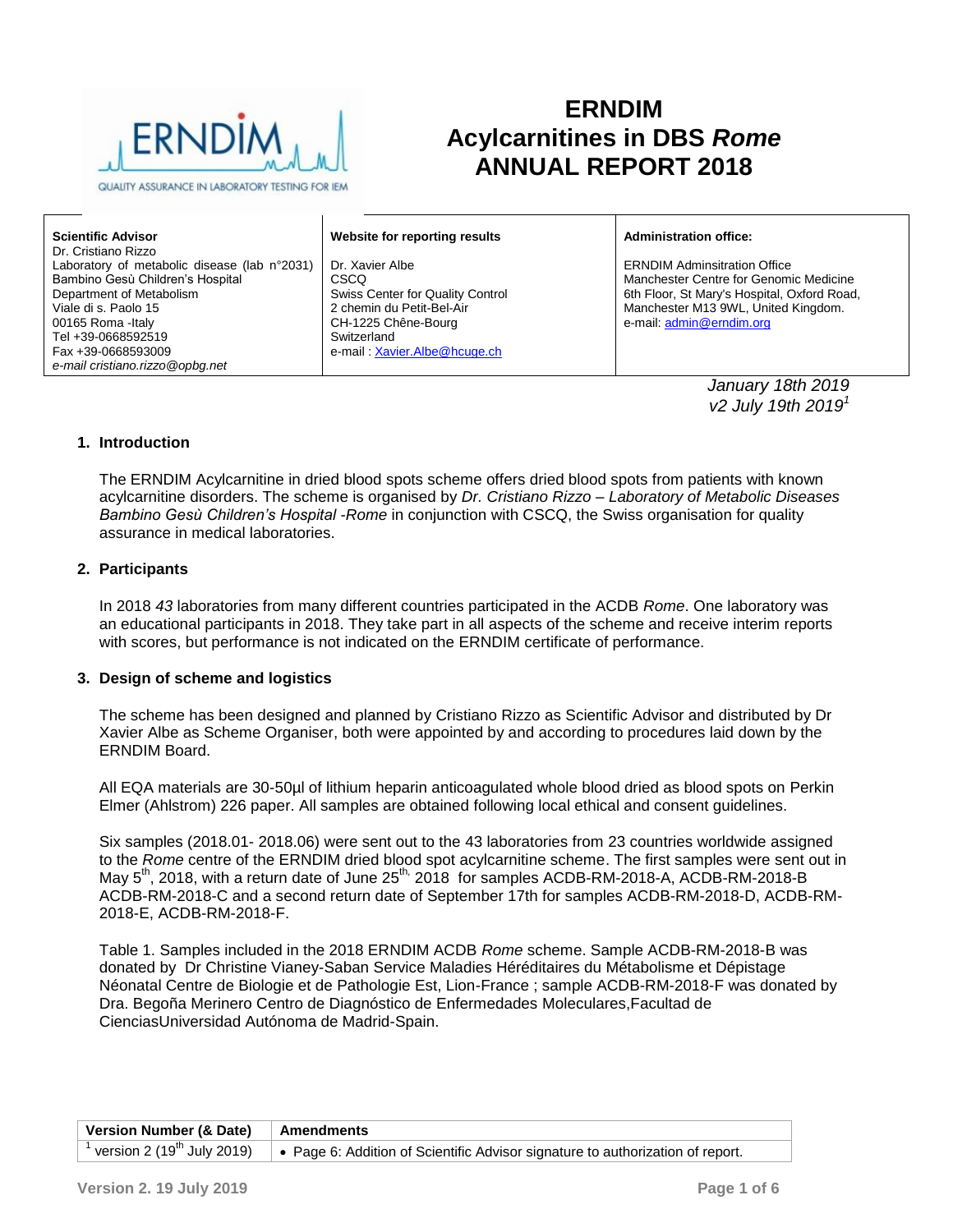

| Samples, reporting deadline           | Sample no.     | Sample type (diagnosis)                             |
|---------------------------------------|----------------|-----------------------------------------------------|
| 2018-1-3. June 25 <sup>th,</sup> 2018 | ACDB-RM-2018-A | <b>LCHAD</b> deficiency                             |
|                                       | ACDB-RM-2018-B | Glutaric acidemia type II (MADD)                    |
|                                       | ACDB-RM-2018-C | Propionic acidemia                                  |
| 2018-2-6. September $17th$            | ACDB-RM-2018-D | Short branched chain acyl-CoA dehydrogenase         |
| 2018                                  |                | deficiency (SBCAD)                                  |
|                                       | ACDB-RM-2018-E | Methylmalonic aciduria, Vitamin B12-Responsive, due |
|                                       |                | to defect in synthesis of Adenosylcobalamin, cblA   |
|                                       | ACDB-RM-2018-F | Glutaric acidemia type I                            |

All submitted results are treated as confidential information, and are only shared with ERNDIM approved persons for the purposes of evaluation and reporting.

Participants were asked to submit results online for the first time in 2018 using the result submission website: <https://cscq.hcuge.ch/cscq/ERNDIM/Initial/Initial.php>

## **4. Scoring of results**

In the process of working towards accreditation for ERNDIM there is a need for harmonization of performance assessment within the qualitative schemes (see ERNDIM 'Newsletter Spring 2013' at [www.erndim.org\)](http://www.erndim.org/). In 2013 we changed the scoring system from the former scale (-2, -1, 0, +1, +2) to the four point system (+1, +2, + 3, +4) which is used also in the DPT schemes. In this system a maximum of two points is given each for analytical results and interpretation, with the latter including suggestions for further testing/actions. The total score achievable for a single circulation of three samples is twelve and twenty four for the whole sample set of six samples per year. To obtain satisfactory performance a score of 16 or more should be achieved on two returns. This increased to 17/24 for 2018. Laboratories that participate only in one circulation are treated as non-submitters.

Table 2. General criteria used to score results

| <b>Item</b>                | Description of scoring criteria                          | <b>Score</b> |
|----------------------------|----------------------------------------------------------|--------------|
| Quantitative results       | Correct classification of quantitative results (i.e.     |              |
|                            | normal or increased) according to reference values       |              |
|                            | Incorrect classification of quantitative results         |              |
| <b>Qualitative results</b> | Correct results according to criteria set for the sample |              |
|                            | (Table 4)                                                |              |
|                            | Incorrect: minimally required results not reported       |              |
| Diagnostic                 | Correct according to criteria set for the sample (Table  | 2            |
| proficiency                | 5)                                                       |              |
|                            | Partially correct                                        |              |
|                            | Unsatisfactory or misleading                             |              |
|                            | Maximum total score                                      |              |

From the 2014 scheme onwards another criteria for satisfactory performance is the absence of any "critical error" which is defined as an error resulting from seriously misleading analytical findings and /or interpretations with serious clinical consequences for the patient.

Returns for samples circulation of 2018.- A;B;C were received from 41 respondents (95%); 40 of these arrived by the initial due date. For samples circulation 2018.-D;E;F. valid returns were received from 37 (86%) respondents; 37 of these arrived before the due date.

There was 1 laboratory which failed to make a return on both circulations. 4 laboratories failed to make a return only on second circulation.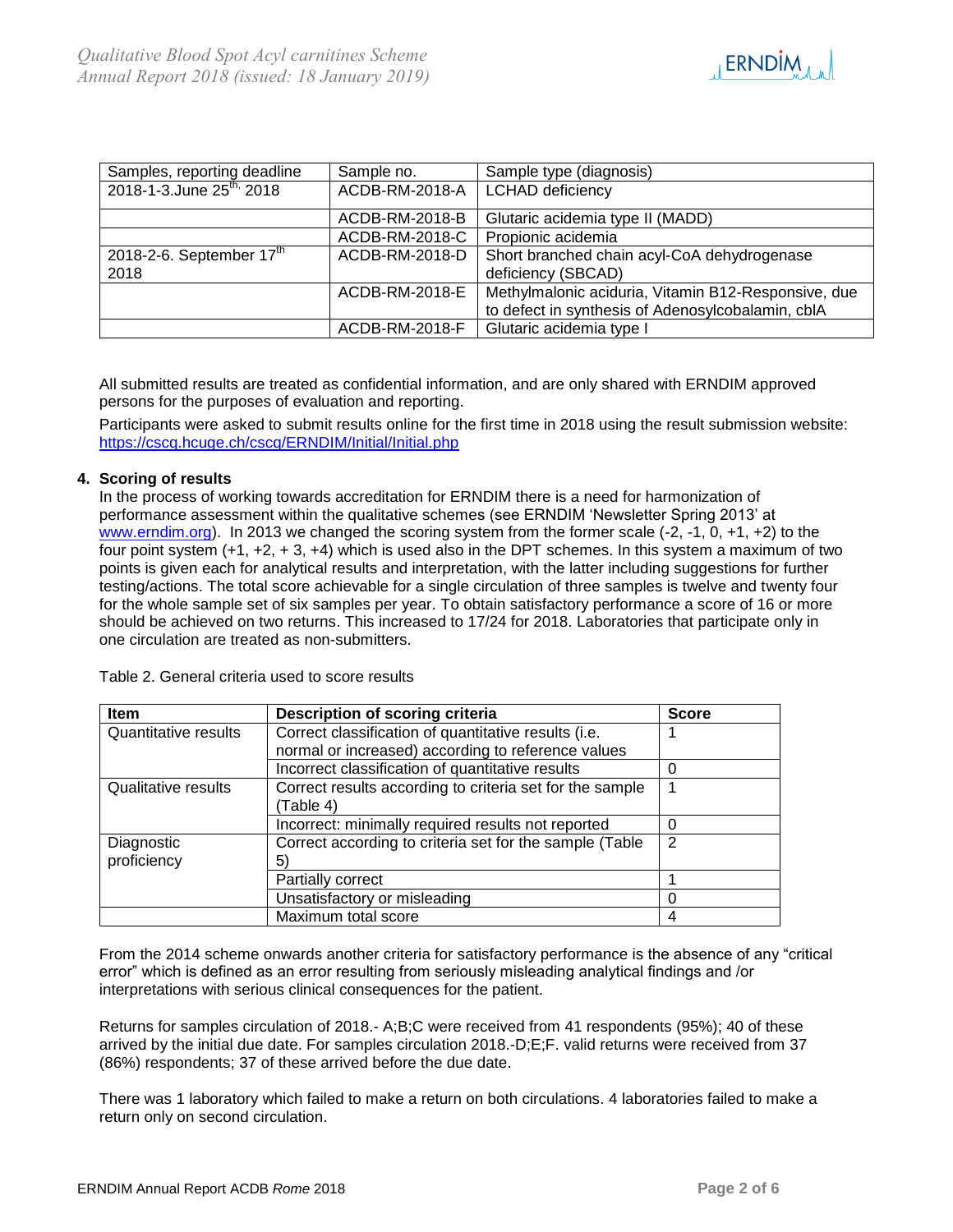

A summary of the samples sent, and the number of respondents detecting the key acylcarnitines and/or suggesting the definitive diagnosis as part of their differential diagnosis, is given in the table below.

Table 3. Criteria for scoring of diagnostic proficiency of 2018 samples.

| Sample         | Diagnoses (or<br>combinations of<br>possible diagnoses)<br>scored as correct - 2<br>points | Combinations of possible<br>diagnoses scored as<br>partially correct - 1 point | Not correct - 0 points |
|----------------|--------------------------------------------------------------------------------------------|--------------------------------------------------------------------------------|------------------------|
| ACDB-RM-2018-A | 35                                                                                         | 5                                                                              |                        |
| ACDB-RM-2018-B | 39                                                                                         |                                                                                |                        |
| ACDB-RM-2018-C | 39                                                                                         | $\mathbf 2$                                                                    |                        |
| ACDB-RM-2018-D | 36                                                                                         |                                                                                |                        |
| ACDB-RM-2018-E | 37                                                                                         |                                                                                |                        |
| ACDB-RM-2018-F | 36                                                                                         |                                                                                |                        |

Starting from the 2014 schemes, the concept of 'critical error' was introduced to the assessment of the qualitative schemes. Labs failing to make a correct diagnosis of a sample considered eligible for this category will be deemed not to have reached a satisfactory performance even if their total points for the year are sufficient according to the requirement set by the SAB. The classification of samples to be judged for critical error were undertaken at the SAB meeting held on November 28<sup>th</sup>, 2018. All samples were eligible for critical error.

Failing to report an increase in C5 carnitine in sample ACDB-RM-2018-D is considered a critical error as well as failing to report an increase in C3 carnitine in sample ACDB-RM-2018-E is considered a critical error.

Among the reports of regular participants, **2 critical errors were identified in 2018 by one of the participants**

# **5. Communication of results**

Interim reports with diagnoses, summaries of the results submitted and interim scores were made available September 5<sup>th</sup> 2018 (samples ACDB-RM-2018-A, ACDB-RM-2018-B and ACDB-RM-2018-C) and *December* 7<sup>th</sup> *2018* (samples ACDB-RM-2018-D, ACDB-RM-2018-E and ACDB-RM-2018-F).

The annual report summarises scheme organisation and results.

ERNDIM provides a single certificate for all its schemes with details of participation and performance. *1* Performance Support letter will be sent for the 2018 surveys.

Unsatisfactory performance (either due to overall score or due to critical error) within an EQA scheme for at least 2 out of 3 years that the participant has subscribed for will result in a notification letter of unsatisfactory performance to the quality manager or head of department.

# **6. Proficiency of the 2018 scheme**

In 2018, *37* participants submitted 2 reports. Of the *37* ordinary (non-educational) participants (*100*%) achieved satisfactory performance (score ≥*17)*, Only 1 participant presented 2 critical errors. *5* participants did not accomplish satisfactory performance due to incomplete submission of results (i.e. no report or only 1 survey report submitted instead of 2 reports).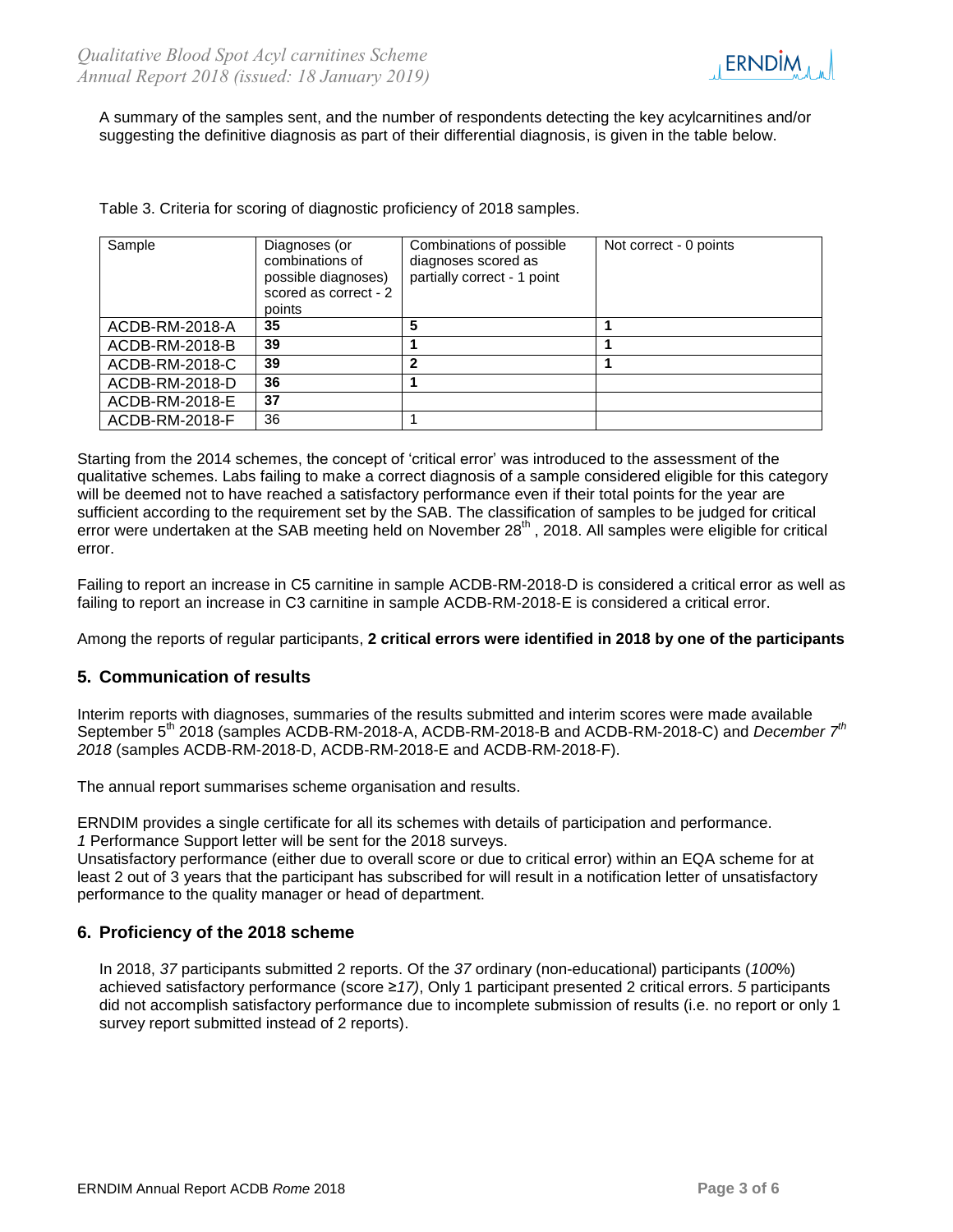

| <b>Sample</b>  | No of<br>returns | A(%) | 1(%)  | Total (%) |
|----------------|------------------|------|-------|-----------|
| ACDB-RM-2018.A | 41               | 96.3 | 91.5  | 93.9      |
| ACDB-RM-2018.B | 41               | 97.6 | 96.3  | 97.0      |
| ACDB-RM-2018.C | 41               | 98.8 | 97.6  | 98.2      |
| ACDB-RM-2018.D | 37               | 97.3 | 98.6  | 98.0      |
| ACDB-RM-2018.E | 37               | 95.9 | 100.0 | 98.0      |
| ACDB-RM-2018.F | 37               | 98.6 | 98.6  | 98.6      |

Table 4: Proficiency per sample

Table 5: Cumulative Scores. The maximum score achievable was 24 points.

| <b>Total Score</b> | No of labs (who submitted results for both rounds) |
|--------------------|----------------------------------------------------|
| 24                 | 29                                                 |
| 23                 |                                                    |
| 20                 |                                                    |
| 19                 |                                                    |
| 18                 |                                                    |
|                    |                                                    |

# **7. Results of individual samples and evaluation of reporting**

**Sample ACDB-RM-2018-A** 14 year old female. Patient admitted for vomiting and abdominal pain. Diagnosis at the age of 3 years. Patient on a diet and pharmacological treatment. Elevation of C16-OH, C16:1-OH, C18-OH and C18:1-OH acylcarnitines. Significant elevation of ratio C16-OH/C16.

41/41 (100%) respondents reported an increase of at least 2 or more long chain hydroxyl acylcarnitine species. 34/41 respondents considered both Long Chain 3-Hydroxyacyl-CoA dehydrogenase deficiency (LCHAD) and Mitochondrial Trifuncional protein deficiency (MTP) as the most likely diagnosis, 7/41 suggested only Long Chain 3-Hydroxyacyl-CoA dehydrogenase deficiency (LCHAD) and 1/41 suggested Very long chain acyl-CoA dehydrogenase deficiency (VLCADD).

#### **This sample was from a patient with long chain 3-hydroxy acyl-CoA deficiency (LCHAD OMIM 609016)**

#### **Sample ACDB-RM-2018 B**

27 year old female, Diagnosed at birth. In treatment. Most of respondents commented on raised of short and medium chain acylcarnitines (C4, C5, C6, C8, C10, C12, C14, C14:1). Elevation of glutarylcarnitine (C5DC) was mentioned by 9 respondents (21%) Several ratios were alterated (C4/C2, C4/C3, C5/C0, C5/C2, C5/C3, C6/C2, C8/C2, C10/C2).

39/41 (95%) respondents considered multiple acyl-CoA dehydrogenase deficiency (MADD) as the most likely diagnosis, 1 suggested Medium chain acyl-CoA dehydrogenase deficiency (MCAD) and 1 suggested short chain acyl-CoA dehydrogenase deficiency (SCAD).

**This sample was from a patient with multiple acyl Coa dehydrogenase deficiency (MADD; glutaric aciduria tipe II OMIM 231680)**

**Sample ACDB-RM-2018 C**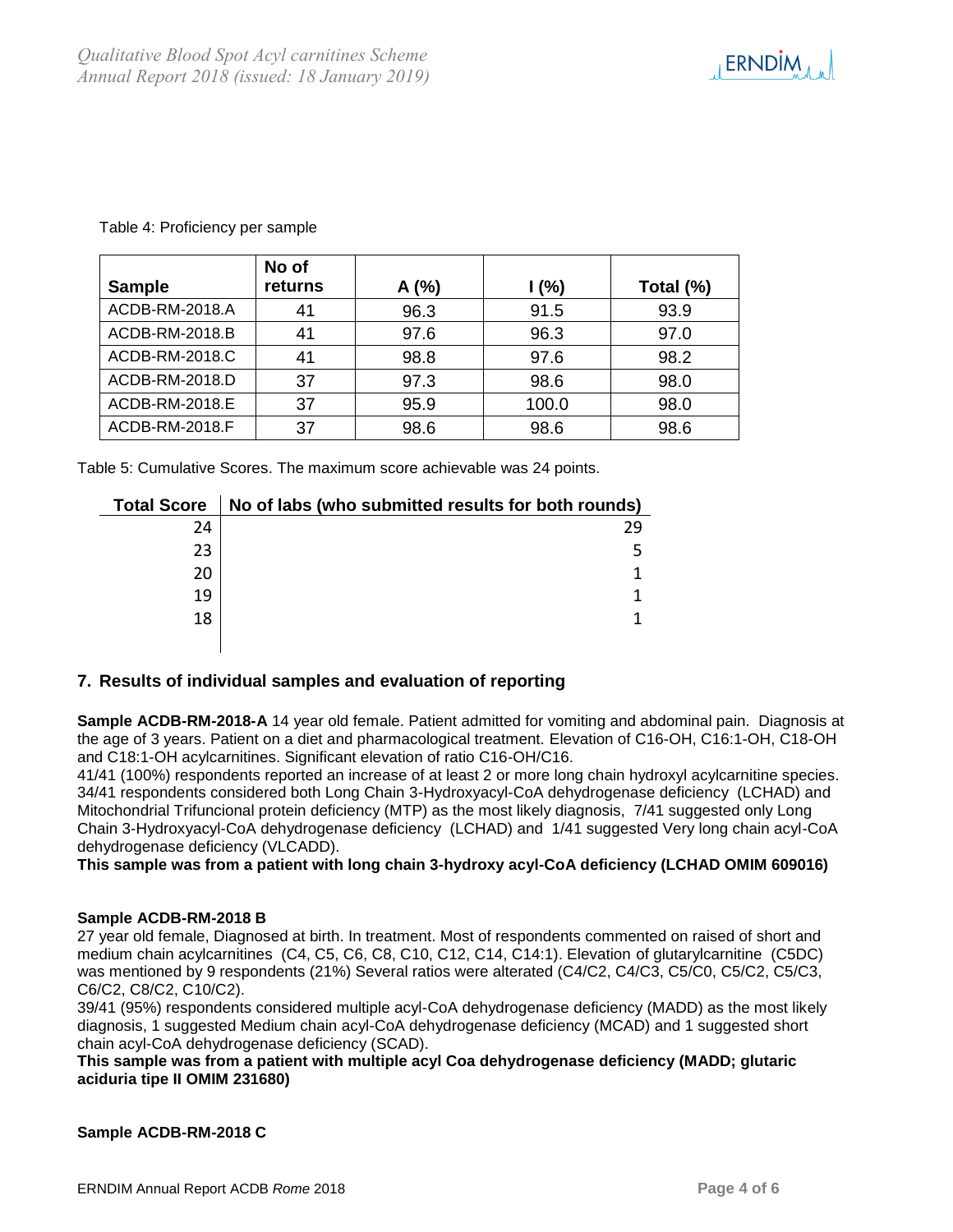

14 year old male. Patient admitted for lethargy, vomit, ketoacidosis and hyperammonemia. Diagnosis at age of 3 months. Patient in treatment.

41/41 (100%) respondents reported a significant increase of C3 (propionylcarnitine) levels, 16 noted the significant elevated C3/C2 ratio, 7 noted the significant elevated C3/C16 ratio.

9 respondents comment that the concentration of C4DC (methylmalonilcarnitine+succinilcarnitine) was normal while 1 respondent considered the C4DC elevated.

3 respondents commented on raised of C4DC+C5OH (methylmalonylcarnitine + succinylcarnitine + 3-hydroxyisovalerylcarnitine) while 1 respondent considered the concentration of C4DC+C5OH normal.

9 respondents commented on raised of C0 (free carnitine) while 6 respondents considered the concentration of C0 normal.

All 41 respondents considered a disorder of the propionate pathway as the most likely diagnosis, 35 of these specified a propionic academia. 37/41 included methylmalonic acidemia, 3/41 included multiple carboxylase deficiency or biotine defect as part of their differential diagnosis.

## **This sample was from a patient with propionyl-CoA carboxylase deficiency (PA OMIM 606054)**

**Sample ACDB-RM-2018.D** 9 year old male. Asintomatic patient. Significant elevation of C5-carnitine and C5/C0, C5/C2 C5/C3 ratios.

36/37 (94%) respondents reported an increase of C5-Carnitine. Significant increases were found in C5/C2 and C5/C0 ratios.

37/37 (100%) respondents considered **2-methyl-butyryl-CoA Dehydrogenase deficency or Isovaleryl-CoA dehydrogenase deficiency** as the most likely diagnosis, Just 13/38 (34%) respondent suggested in addition, the possibility of false positives due to contamination by pivalate-containing drugs or cosmetic products containing neopentanoate (see reference 1 and 2)

Genetic confirmation is a fundamental part of the diagnosis and follow-up of isovaleric acidemia because mild and potentially asymptomatic phenotype variants have been described. Patients who have at least one copy of a c.932C>T (p.A282V) mutant allele can exhibit a mild phenotype or be free of symptoms throughout childhood. (see reference 3)

#### **This sample was from a patient with Short branched chain acyl-CoA dehydrogenase deficiency (SBCADD OMIM 610006)**

Reference:

1) Surprising causes of C5-carnitine false positive results in newborn screening. [Boemer F](https://www.ncbi.nlm.nih.gov/pubmed/?term=Boemer%20F%5BAuthor%5D&cauthor=true&cauthor_uid=24291264)<sup>1</sup>, [Schoos R](https://www.ncbi.nlm.nih.gov/pubmed/?term=Schoos%20R%5BAuthor%5D&cauthor=true&cauthor_uid=24291264)<sup>2</sup>, [de Halleux V](https://www.ncbi.nlm.nih.gov/pubmed/?term=de%20Halleux%20V%5BAuthor%5D&cauthor=true&cauthor_uid=24291264)<sup>3</sup>, [Kalenga M](https://www.ncbi.nlm.nih.gov/pubmed/?term=Kalenga%20M%5BAuthor%5D&cauthor=true&cauthor_uid=24291264)<sup>3</sup>, [Debray FG](https://www.ncbi.nlm.nih.gov/pubmed/?term=Debray%20FG%5BAuthor%5D&cauthor=true&cauthor_uid=24291264)<sup>4</sup>[. Mol Genet Metab.](https://www.ncbi.nlm.nih.gov/pubmed/24291264) 2014 Jan;111(1):52-4. doi: 10.1016/j.ymgme.2013.11.005

2) Reducing the False-Positive Rate for Isovalerylcarnitine in ExpandedNewborn Screening: The Application of a Second-Tier Test. Sara Poggiali, BSc, MT1, Daniela Ombrone, BSc1, Giulia Forni, BSc1,Sabrina Malvagia, BSc1, Silvia Funghini, BSc, PhD1, Massimo Mura, Pharm Sc1,Elisabetta Pasquini, MD2, Laura Santoro, BSc3, Vincenzo Bellavia, BSc3, Orazia Maria Granata, BSc3, Cinzia Castana, MD4, Kathleen S. McGreevy, PhD5,Tommaso Silvano Aronica, MD3, and Giancarlo la Marca, Pharm Sc1,6 Journal of Inborn Errors of Metabolism& Screening 2016, Volume 4: 1–7 DOI:10.1177/2326409816661355

3) A common mutation is associated with a mild, potentially asymptomatic phenotype in patients with isovaleric acidemia diagnosed by newborn screening.Ensenauer R, Vockley J, Willard JM, Huey JC, Sass JO, Edland SD, Burton BK, Berry SA, Santer R, Grünert S, Koch HG, Marquardt I, Rinaldo P, Hahn S, Matern D.

Am J Hum Genet. 2004 Dec;75(6):1136-42. Epub 2004 Oct 14. DOI: 10.1086/426318

#### **Sample ACDB-RM-2018 E**

17 year old female, Patient admitted for gastroenteritis, hyperammonemia and acidosis. Diagnosed at age of 16 months. In treatment. Significant elevation of C3 (propionylcarnitine), C3/C2 and C3/C16 ratios. Normal C4DC (methylmalonylcarnitine)

36/37 (97%) respondents reported a significant increase of C3 (propionylcarnitine) levels, 17 noted the significant elevated C3/C2 ratio, 8 noted the significant elevated C3/C16 ratio. 13 respondents comment that the concentration of C4DC (methylmalonilcarnitine+succinilcarnitine) was normal while 2 considered the C4DC elevated.

11 respondents considered the concentration of C0 normal. Just 2 respondents have performed a II tier test which provides measurement of 3-hydroxy-propionate, methylmalonate and homocysteine on the blood spot. All 37/38 (97%) respondents considered a disorder of the propionate pathway as the most likely diagnosis, 6 of these specified just a propionic acidemia, 1 of these specified just a methylmalonic acidemia, 30/38 included methylmalonic and propionic acidemias and 15 of them included defects in B12 synthesis and transport, 2/38